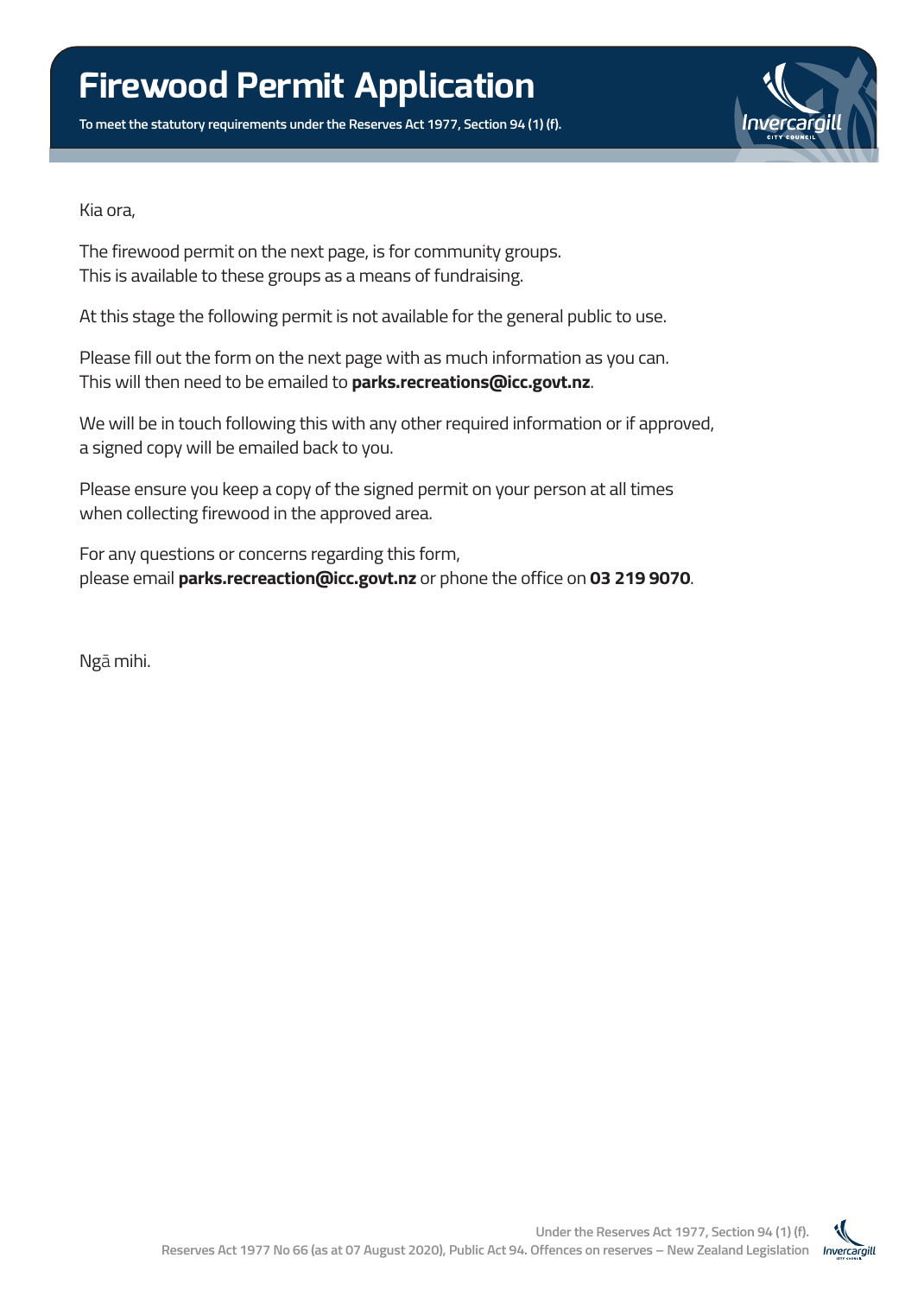## **Firewood Permit Application**

**To meet the statutory requirements under the Reserves Act 1977, Section 94 (1) (f).**



Firewood permits can be obtained to collect felled/ dead wood off Forestry blocks and recreation reserves for the purpose of fundraising for community groups. Community groups are more than welcome to apply at any time of year, however the Parks and Recreation department (Parks) will add you to a waiting list and Parks will make contact with you when your group comes to the top of the list.

When a community group is awarded a firewood permit it will clearly outline when the timber can be uplifted.

Parks expect to see a Health and Safety Plan created for the firewood collection and it will be the Community Groups Project Leader responsibility to be on site on the day and to ensure that health and safety is being followed.

| <b>Applicant Details</b>                 |
|------------------------------------------|
| Date of application:                     |
| Preferred date:                          |
| Community Group name:                    |
| Project leader:                          |
| What is the fundraising for:             |
|                                          |
| Postal Address for Community group:      |
| Physical Address if different to postal: |

Contact cellphone number :

Contact email address :

## **Firewood Permit Conditions**

- **(1)** To take only fallen waste wood from areas designated by ICC Parks and Recreation Division for Community group firewood gathering
- **(2)** No person is permitted to undertake removal of waste wood for commercial gain via selling, bartering or trading
- **(3)** No Chainsaws are to be used, when you are given a permit the Parks and Recreation Department will ensure that the timber is in lengths that can be loaded onto a trailer by hand.
- **(4)** No mechanical log splitters are permitted on site be they petrol, diesel or electric.
- **(5)** Vehicles are to be used on authorized tracks only and parked considerately so other permit holders can access the area. Should a vehicle become stuck or bogged it is the responsibility of the permit holder to arrange their own retrieval
- **(6)** All debris created must be cleared from roads, tracks, culverts and entrances
- **(7)** In the event of an incident or injury you must contact the ICC on (03) 211 1777 and notify as soon as possible
- **(8)** No drones are to be operated in the area by the group while removing firewood
- **(9)** You are welcome to collect pine cones while on site during this time also